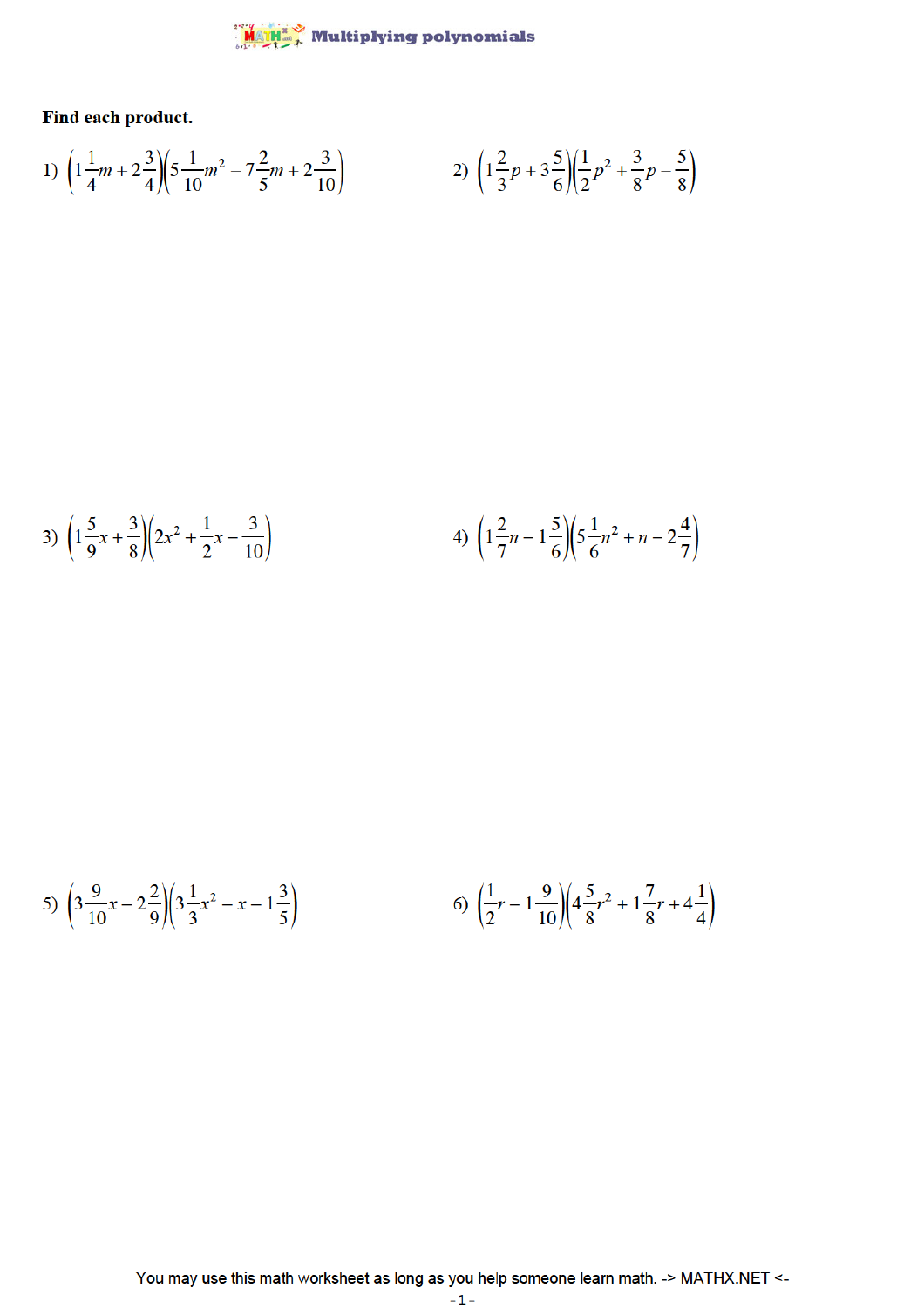7) 
$$
\left(\frac{4}{5}b + \frac{1}{2}\right)\left(\frac{1}{3}b^2 - 3\frac{5}{9}b - 1\frac{1}{2}\right)
$$
 8)  $\left(1\frac{7}{8}n + 8\right)\left(1\frac{3}{5}n^2 - 10n + 3\right)$ 

9) 
$$
\left(\frac{2}{7}a - 1\frac{2}{3}\right)\left(8a^2 + 1\frac{8}{9}a + 2\frac{1}{4}\right)
$$
   
10)  $\left(1\frac{1}{5}v + 3\frac{3}{10}\right)\left(\frac{3}{4}v^2 + 8v - 2\frac{1}{6}\right)$ 

11) 
$$
\left(1\frac{1}{2}x - 3\frac{3}{7}\right)\left(4\frac{4}{5}x^2 + 1\frac{2}{5}x + 4\frac{5}{6}\right)
$$
 12)  $\left(4\frac{9}{10}x + 2\right)\left(2x^2 + \frac{7}{9}x - \frac{5}{7}\right)$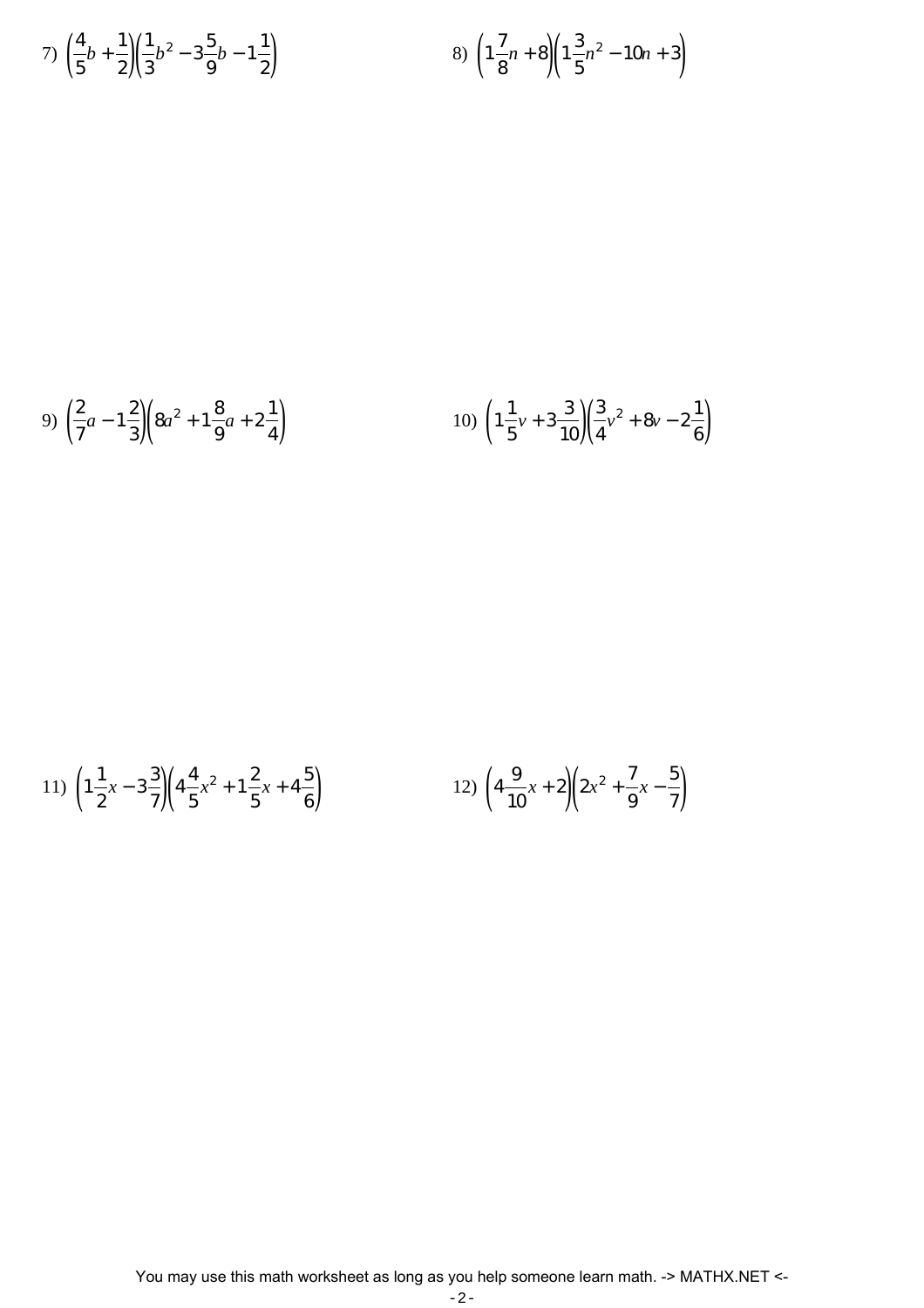13) 
$$
\left(4\frac{3}{5}k+1\frac{3}{8}\right)\left(\frac{1}{2}k^2+1\frac{2}{7}k+2\frac{2}{3}\right)
$$
   
14)  $\left(\frac{1}{2}a-\frac{2}{3}\right)\left(\frac{1}{5}a^2+1\frac{3}{5}a-2\frac{1}{5}\right)$ 

15) 
$$
\left(\frac{1}{4}p - \frac{1}{7}\right)\left(\frac{1}{3}p^2 - 1\frac{7}{10}p + 1\frac{3}{4}\right)
$$
   
16)  $\left(3\frac{1}{2}x - 3\frac{7}{8}\right)\left(6x^2 - 1\frac{1}{4}x + 4\frac{1}{6}\right)$ 

17) 
$$
\left(\frac{7}{9}n + 2\frac{1}{6}\right)\left(1\frac{2}{7}n^2 + 3\frac{9}{10}n - 1\frac{1}{10}\right)
$$
 18)  $\left(\frac{5}{7}m - 1\frac{5}{8}\right)\left(\frac{5}{9}m^2 - 3\frac{1}{8}m + \frac{1}{4}\right)$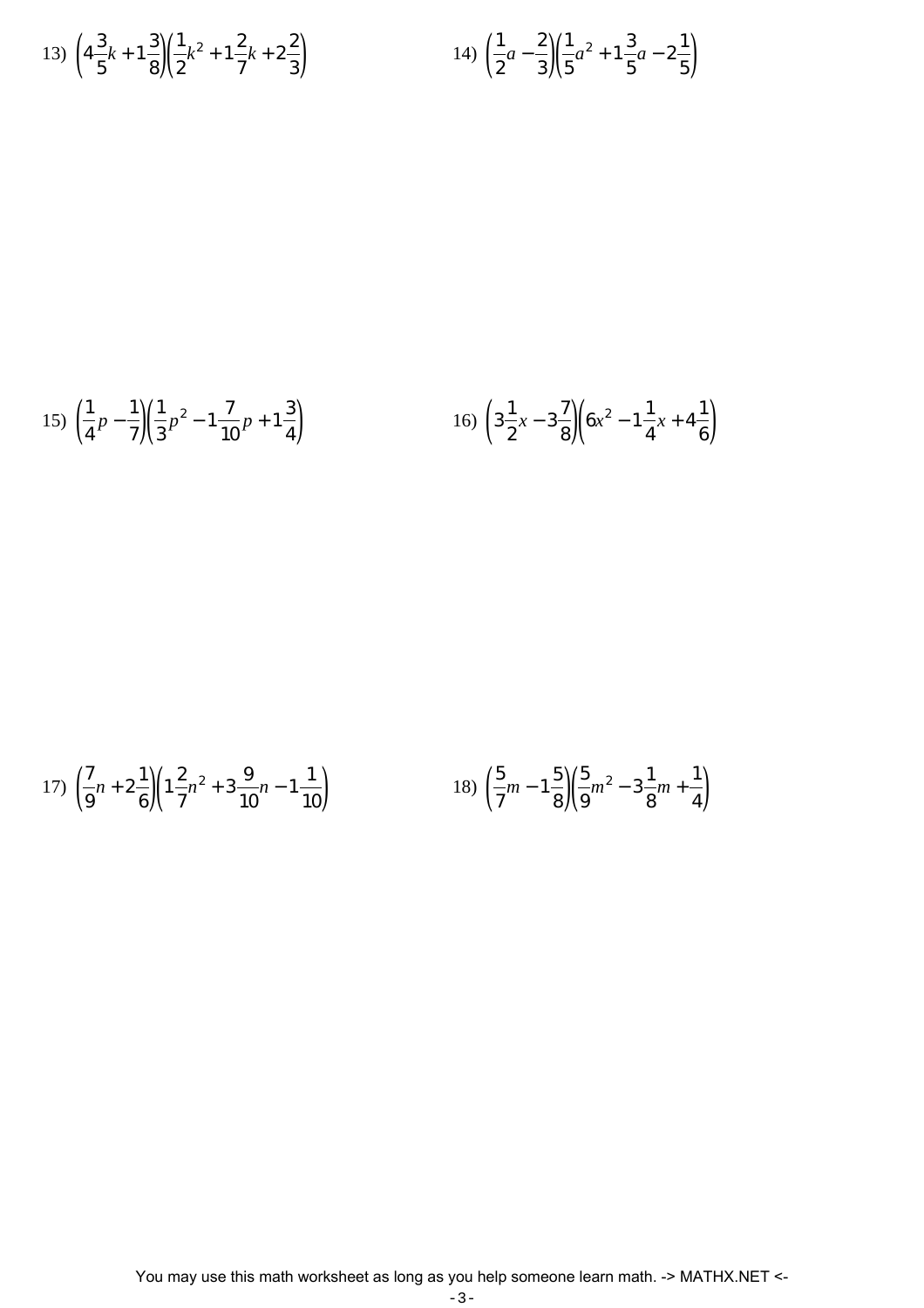19) 
$$
\left(\frac{2}{3}x - 2\frac{1}{4}\right)\left(4\frac{1}{4}x^2 + \frac{4}{5}x + \frac{1}{2}\right)
$$
  
20)  $\left(\frac{4}{5}r + \frac{1}{2}\right)\left(5\frac{7}{8}r^2 + \frac{9}{10}r + \frac{3}{4}\right)$ 

21) 
$$
\left(\frac{3}{8}b + \frac{1}{4}\right)\left(b^2 + 2b + 1\frac{5}{8}\right)
$$
 22)  $\left(\frac{3}{10}n - 1\right)\left(1\frac{1}{4}n^2 + 1\frac{7}{9}n - \frac{3}{4}\right)$ 

23) 
$$
\left(\frac{1}{3}v - 1\frac{1}{6}\right)\left(\frac{1}{2}v^2 + 1\frac{1}{3}v + 2\frac{1}{5}\right)
$$
  
24)  $\left(5\frac{3}{4}x - 2\frac{3}{5}\right)\left(\frac{9}{10}x^2 - 3\frac{5}{6}x + 1\frac{5}{8}\right)$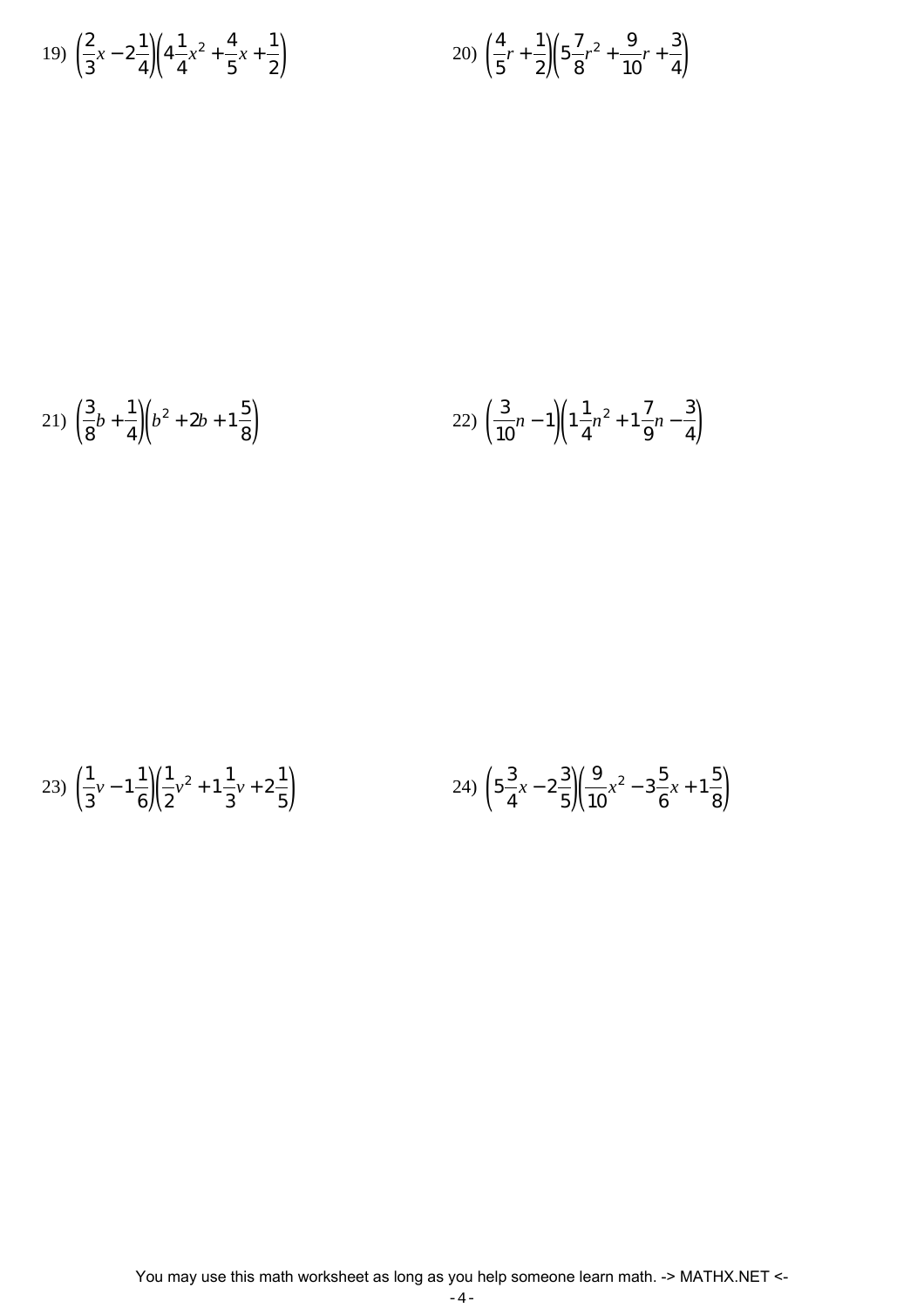25) 
$$
\left(\frac{8}{9}a + 1\frac{3}{8}\right)\left(\frac{5}{6}a^2 + \frac{1}{2}a - 1\frac{1}{2}\right)
$$
  
26)  $\left(\frac{1}{3}n + \frac{3}{5}\right)\left(1\frac{1}{2}n^2 + 5\frac{3}{5}n - 1\frac{4}{9}\right)$ 

27) 
$$
\left(4\frac{6}{7}k+2\frac{1}{10}\right)\left(\frac{1}{8}k^2+1\frac{1}{3}k+\frac{1}{2}\right)
$$
 28)  $\left(1\frac{1}{6}p-1\right)\left(\frac{5}{8}p^2+1\frac{1}{10}p-1\frac{4}{5}\right)$ 

29) 
$$
\left(1\frac{1}{3}x + \frac{6}{7}\right)\left(5\frac{1}{4}x^2 + 5\frac{3}{4}x - 3\frac{1}{5}\right)
$$
 30)  $\left(2n + 4\frac{5}{7}\right)\left(\frac{5}{7}n^2 + 1\frac{6}{7}n - \frac{1}{4}\right)$